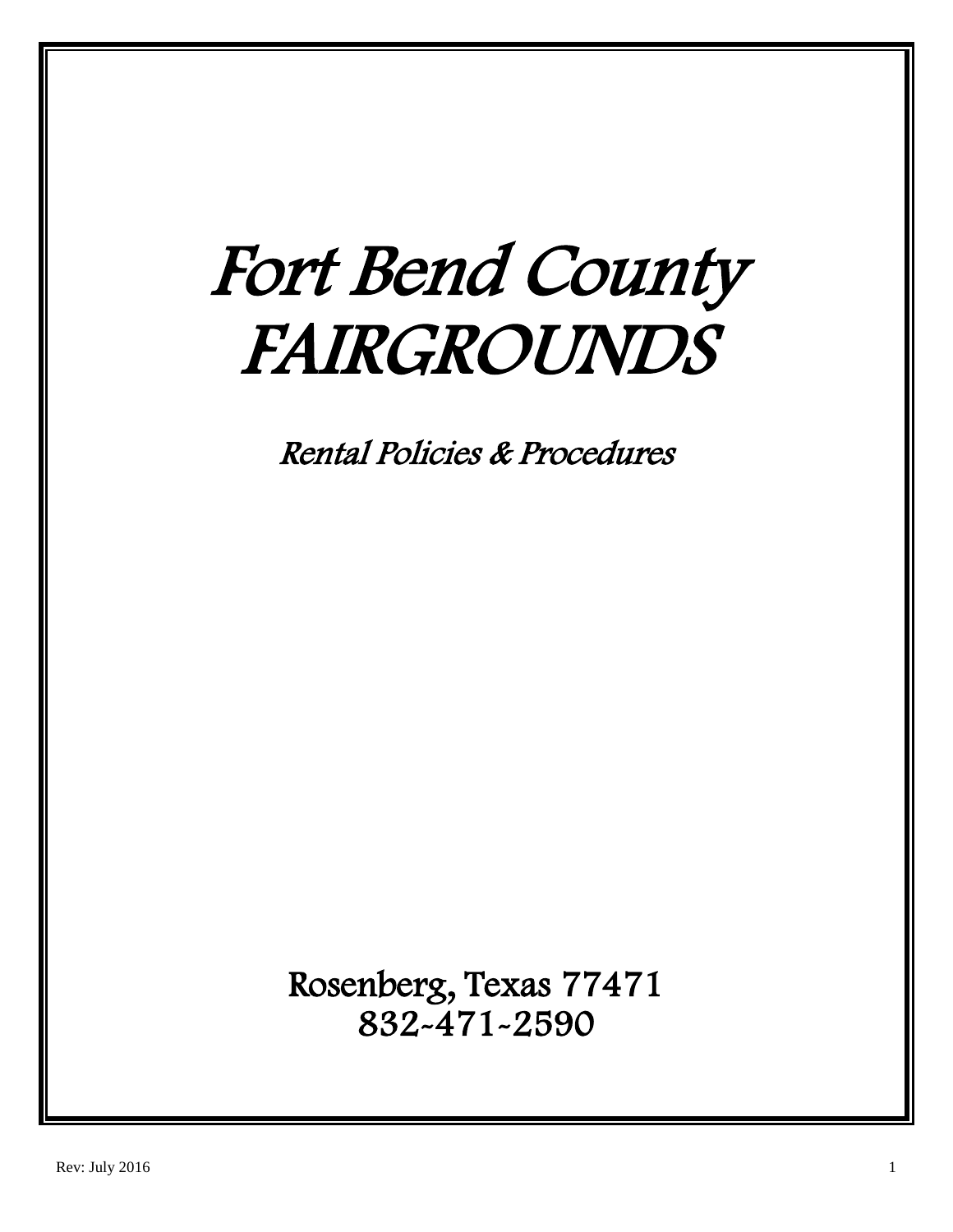## FORT BEND COUNTY FAIRGROUNDS **Rental Policies and Procedures**

### **Thank you for considering our facility for conducting your upcoming function. The Fort Bend County Fairgrounds is available for private/public rentals in accordance with the following terms and conditions:**

**1. RESERVATIONS:** All reservations *must* be made by applying at the Fort Bend County Fairgrounds office in Building "C" at 4310 Highway 36 S, Rosenberg, Texas. Reservations will be taken on a first-come, first-serve basis in accordance with the guidelines and policies of the County. It is the policy of the County to make the Fairgrounds facilities available for rental under the terms and conditions set forth herein, to as broad a spectrum of groups and individuals of the County as is feasible. The County reserves the right to adopt rules and fees schedules that promote this policy and to make changes to the rules and fee schedules at the County's discretion.

Reservations can be made by applying in person from 8:00 a.m. to 5:00 p.m., Monday through Friday, at the Fort Bend County Fairgrounds office, excluding holidays.

*All fees associated with the rental, as set forth in this document, must be paid in full at the time of making the reservation. Please note that you may be charged for all the time you utilize the facility, including the time required for the setup and cleanup of your event.* 

- 2. **COMPLIANCE WITH APPLICABLE LAWS:** Renter is required to be present at all times at the facility and available to County personnel during the entire course of the rental period. Renters using the facilities shall comply with all federal, state and local laws. Furthermore, Renter assumes full responsibility and liability for the acts and omissions of all invitees, licensees, contractors, vendors, guests, relatives, friends and their respective invitees and licensees with respect to the rental.
- 3. **ALCOHOLIC BEVERAGES:**The sale, consumption or distribution of any alcoholic beverage(s) at the Fairgrounds is expressly prohibited unless duly authorized by the facility manager or his/her designee prior to the event. The Fort Bend Fire Marshal's Office will determine the number of Fort Bend County law enforcement officers required on an event-byevent basis. During the course of an event where alcohol is served, the County reserves the right to require additional law enforcement officers, limit the number of invitees, or to end the event at any time if the County determines continuation of the event will jeopardize public safety. If your event is ended before the scheduled time, no refund of any rental fees will be due to Renter.

Beer Sales in all buildings are subject to a Temporary Beer License to be paid by Renter. For information or questions concerning the sale of alcohol please contact the Texas Alcoholic Beverage Commission at (281)239-2607. If the Texas Alcoholic Beverage Commission denies such license, Fort Bend County will not be responsible. Fort Bend County must approve all concession stands. Glass bottles of any kind are prohibited.

**4. RENTAL FEES:** The facility is available for rental seven days a week. The facility may be reserved in advance with the payment of the appropriate deposit and rental fee as shown on the attached schedule. No facility rentals will be available for a period of time before, after or during the Fort Bend County Fair. Paid rental time begins at 7:00 a.m. and ends at 2:00 a.m. Failure to vacate the building by 2 a.m. will result in a charge of \$25 per quarter hour deducted from the deposit.

Please note that these rental hours also apply to the set-up and clean up of Renter's event. Please be advised that a \$25.00 administrative fee may be charged to facilitate any changes made within seven (7) days of the scheduled rental. This does not include fees associated with additional hours, additional security, etc.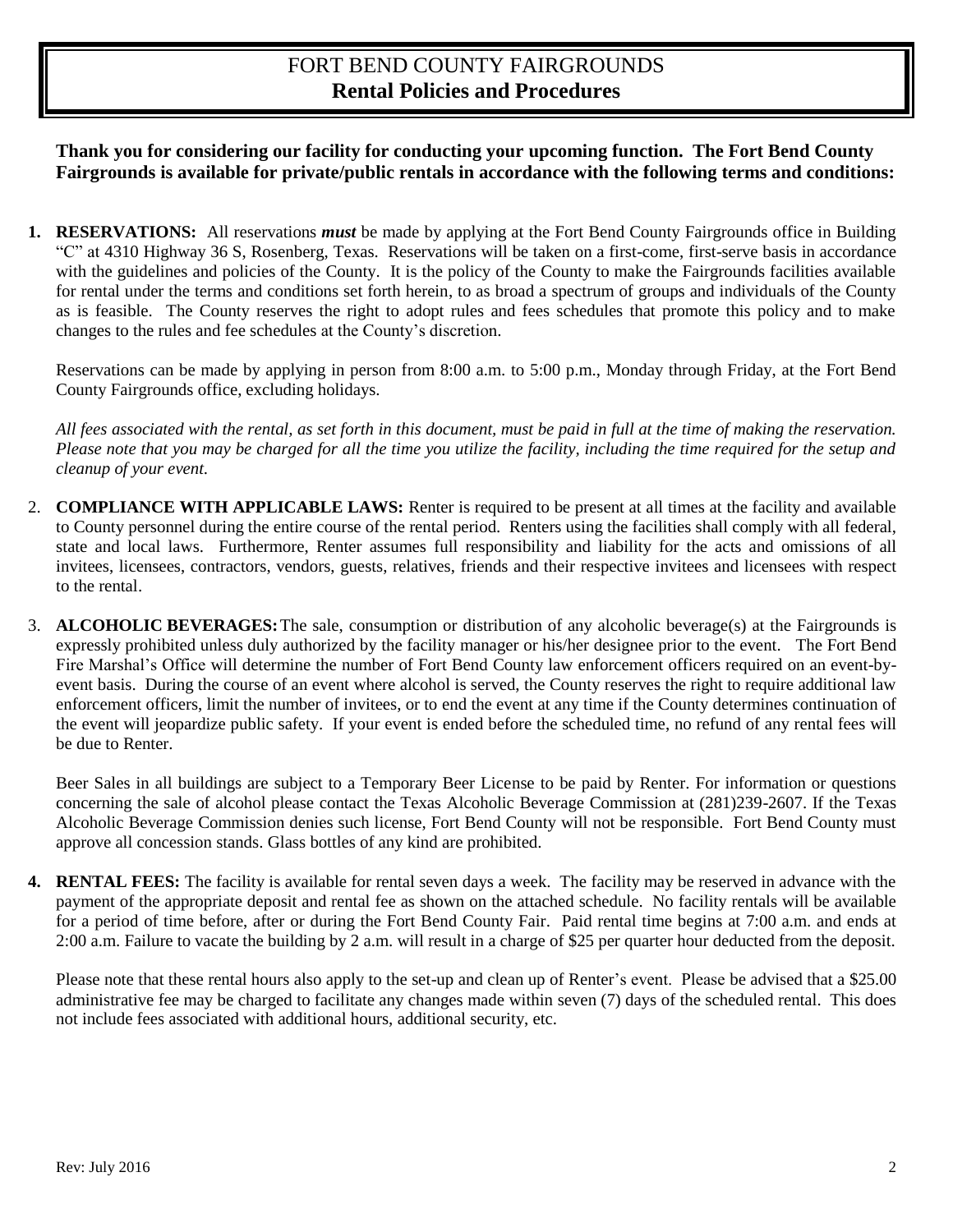- 5. **CLEAN - UP:** At the end of any scheduled event, it is the responsibility of Renter to clean and return the facility, including restrooms, to the same condition as when Renter received access to the facility. This responsibility includes:
	- **A. Cleaning and neatly returning tables and chairs to their original location;**
	- **B. Sweeping floors;**
	- **C. Removing decorations and signage; and**

**D. Properly disposing all trash in supplied dumpsters. Events whose waste exceeds capacity of the provided dumpsters must make additional arrangements, at their own cost, for additional dumpsters.**

- 1. Renters who fail to return the facility or grounds, to the same condition as when they received access will have all or a portion of their deposit forfeited. In addition, the expenses from any damage in excess of the deposit will be the responsibility of Renter. Renter understands that Renter shall be responsible for payment of any and all reasonable repairs where damages exceed the amount of the Security/Damage Deposit. County will provide a statement to Renter of any damages in excess of the deposit and Renter shall pay the invoice within ten (10) business days from the date of the statement.
- **6. SECURITY:** Security fees are the responsibility of Renter and are payable separately to the Fort Bend County law enforcement officer(s). The type of activity will determine security requirements. The Law Enforcement Officers have the right to end an event at the discretion of the officer.
- 7. **COUNTY FUNCTIONS:** Programs conducted by the County will be given priority over any reservation requests. The County reserves the right to cancel any reservation that may conflict with a County sponsored event or activity. Every effort is made to minimize and/or eliminate the likelihood of such an occurrence.
- 8. **YOUTH GROUP RESTRICTIONS:** Events that are composed of youth seventeen (17) years of age and younger must have at least one (1) adult chaperone present at all times for each fifteen (15) youth in attendance. Failure to comply may result in ending the event early and deposit forfeiture.
- 9. **DECORATIONS:** All decorations attached to the physical structure (walls, ceilings, etc.) of the facilities must be preapproved by the Facility Manager, nails, tacks and screws are prohibited. Tape, of any kind, is not allowed on tables, floors, walls or ceilings. Dance waxes, birdseed, rice, or similar items are prohibited at the facilities or on the grounds of the Fairgrounds. This is for user safety and the protection of the integrity of the Fairgrounds. Please be advised that if any such materials are used, you will forfeit your deposit, regardless of whether you took appropriate measures to clean the materials up. **SMOKE MACHINES ARE NOT ALLOWED**
- 10. **SIGNAGE**: No banners, flags, temporary signs, or similar visual effects may be attached to buildings, canopy structures, fences, lights, sign posts, trees or secured by staples, nails, screws, tape or other means that may cause damage to structures or amenities.
- 11. **TABLE COVERINGS**: Table coverings are required on any table where food, beverage, paints or other liquids will be consumed or placed. Plastic, paper or cloth varieties are allowed. Table coverings must not be stapled or taped to tables. Any damage to table surface will result in replacement cost of table deducted from deposit.
- 12. **TABLES AND CHAIRS:** The use of tables and chairs are provided at no charge, for which Renter is responsible for setup and takedown. Renters *are prohibited from removing tables and chairs from buildings.*
- 13. **INDEMNIFICATION:** Renter agrees to indemnify and hold harmless Fort Bend County, its officers, agents and employees harmless from any and all actions, claims, costs, damages and expenses, including but not limited to attorney's fees and court costs, arising out of the use of the Fairgrounds by Renter, Renter's invitees, licensees, relatives, friends, and their respective invitees or licensees associated with the rental use of the Fairgrounds facilities.
- 14. **PERSONAL LOSSES AND DAMAGES ARISING AT RENTAL**: Fort Bend County is not responsible for lost, damaged or misplaced property placed at any facility or grounds. Furthermore, Renter agrees that the County is released and discharged from any and all liability for loss, injury or damage to persons or property that may be sustained arising out of the use or occupancy of the Fairgrounds facilities or grounds.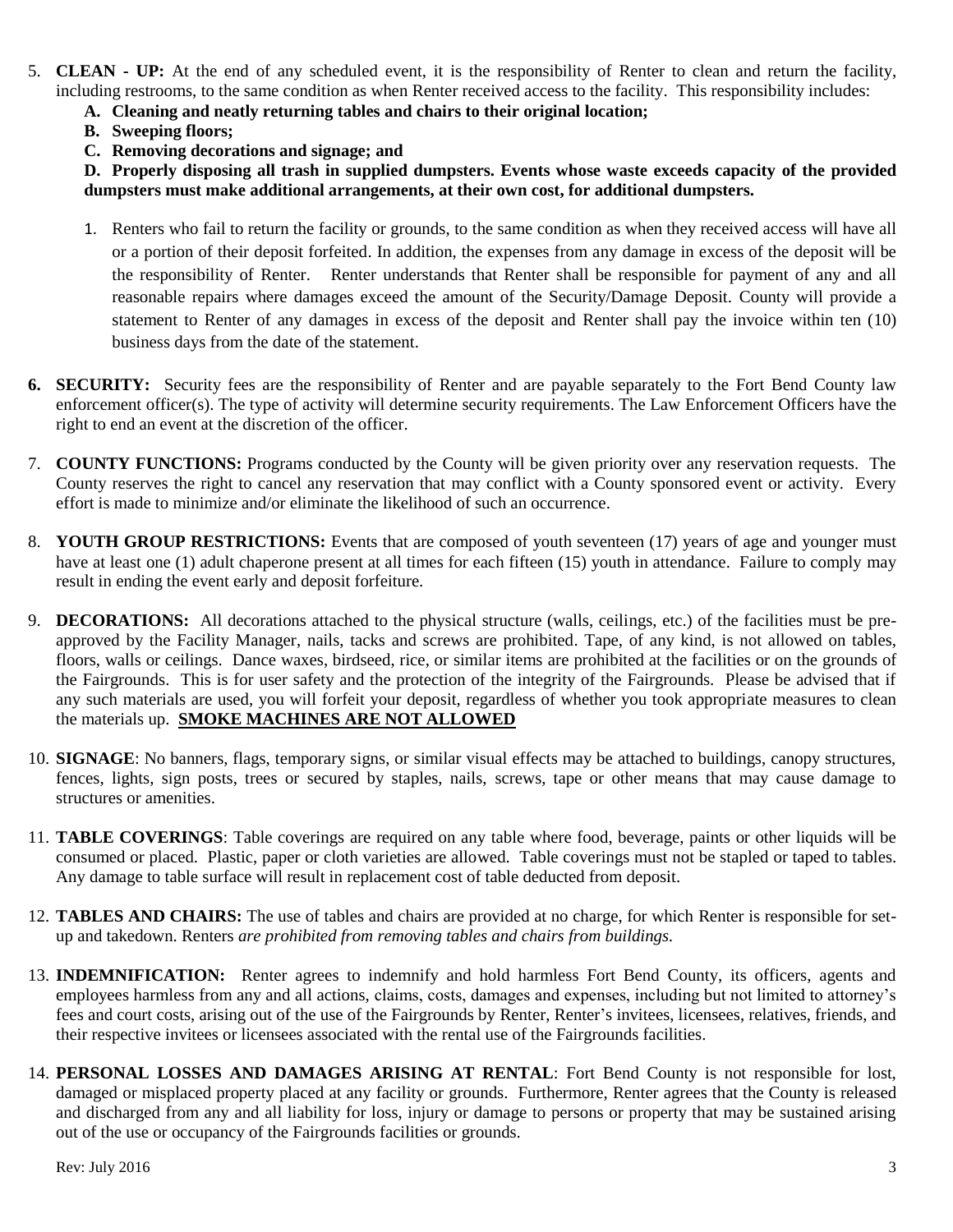- **15. FACILITY ACCESS:** Arrangements will be made with Renter to open and close the facility. In the event of an emergency, please contact the Sheriff's Office Dispatch at (281) 341-4666 for assistance.
- **16. PARKING:** Parking for guests and contractors is available on the Fairgrounds. All fire lanes and handicapped parking notices must be observed and compliance is required.
- **17. TENTS:** Tents may be brought in and set-up during arranged event set-up times. All tents must be secured via water barrels only. No stake style tents will be allowed on the grounds for safety reasons.
- **18. FIRE MARSHAL:** Fire code shall be enforced at all events by the Fire Marshal personnel.
- **19. ELECTRICAL CONDUITS:** Nothing shall be attached by Renter to electrical conduits. Any event needing electrical tie-in requires approval of management and a licensed electrician at Renter's own cost.
- **20. VEHICLES INSIDE BUILDINGS:** Vehicles, boats, and equipment are not allowed inside buildings without approval from Fairgrounds Manager and the Fire Marshal. All vehicles, boats, and equipment batteries must be disconnected per Fire Marshal instructions. Renter shall not store any motor fuel inside any building. Fuel tanks on vehicles, boats and equipment on display will be secured in accordance with instructions by the Fire Marshal.
- **21. FIREWORKS:** Absolutely no fireworks are allowed on Fairgrounds property.
- **22. OPEN FLAMES:** *Absolutely* **no open flames**, flame producing devices or any flammable and/or combustible materials are allowed inside the facilities. This includes, but is not limited to, the following: candles, torches, incense burners, charcoal grills, sterno burners, etc. Failure to comply with this requirement will cause forfeiture of deposits, regardless of whether Renter attempted to remedy and clean up any resulting mess or damage. For outdoor cooking see **ELECTRICAL CONDUITS, above.**
- **23. COOKING:** Cooking is allowed only in the designated and posted areas inside certain facilities. Upon approval of County, cooking may be conducted in certain areas other than the designated kitchens and Renter will be responsible for providing and paying for Fire Security. In addition to Fire Security, only approved portable cooking equipment may be used. The heating only of food will not require the attendance of Fire Security, but will require inspection by Fire Marshal personnel of equipment prior to use to ensure safe operation. Approved Cooking Equipment: LP-gas fueled cooking appliances must meet the requirements of NFPA 58

#### **General Cooking:**

- All food vendors shall have a current and passing inspection by the County and Cities Health District.
- Cooking booths outdoors shall be separated by a minimum of 10'. This does not apply to warming devices with no open flame or heat.
- Cooking and Heating is prohibited within 10' of an exit or combustible materials.
- No storage of LP-gas is allowed in any tent or canopy and/or cabinet.
- Commercial cooking done inside a trailer shall be required to have a Type I hood system that is UL300 or UL300A rated if using deep fat frying.
- Must have an approved 2A:10BC fire extinguisher for each canopy or tent and within 30' of the cooking area.
- If vegetable or animal fat is present, a Class K extinguisher is required and must be disposed in accordance with state law and county/city regulations.
- All gas, solid, or liquid fuel burning inside a trailer must be vented to the outside with an approved venting system and spark arrestor.
- Glass bottles are prohibited.
- **24. THERMOSTAT CONTROLS**: Thermostats can only be adjusted by the Fairgrounds employee. Any adjustments to thermostats by Renter or any of Renter's guests will result in Renter's financially responsibility for increased usage costs and/or any damage caused by tampering with thermostats.

#### **25. RODEO ARENA/BARNS:**

Renter is responsible for complete clean up of the rodeo arena/barns and leaving rodeo arena/barns in good condition.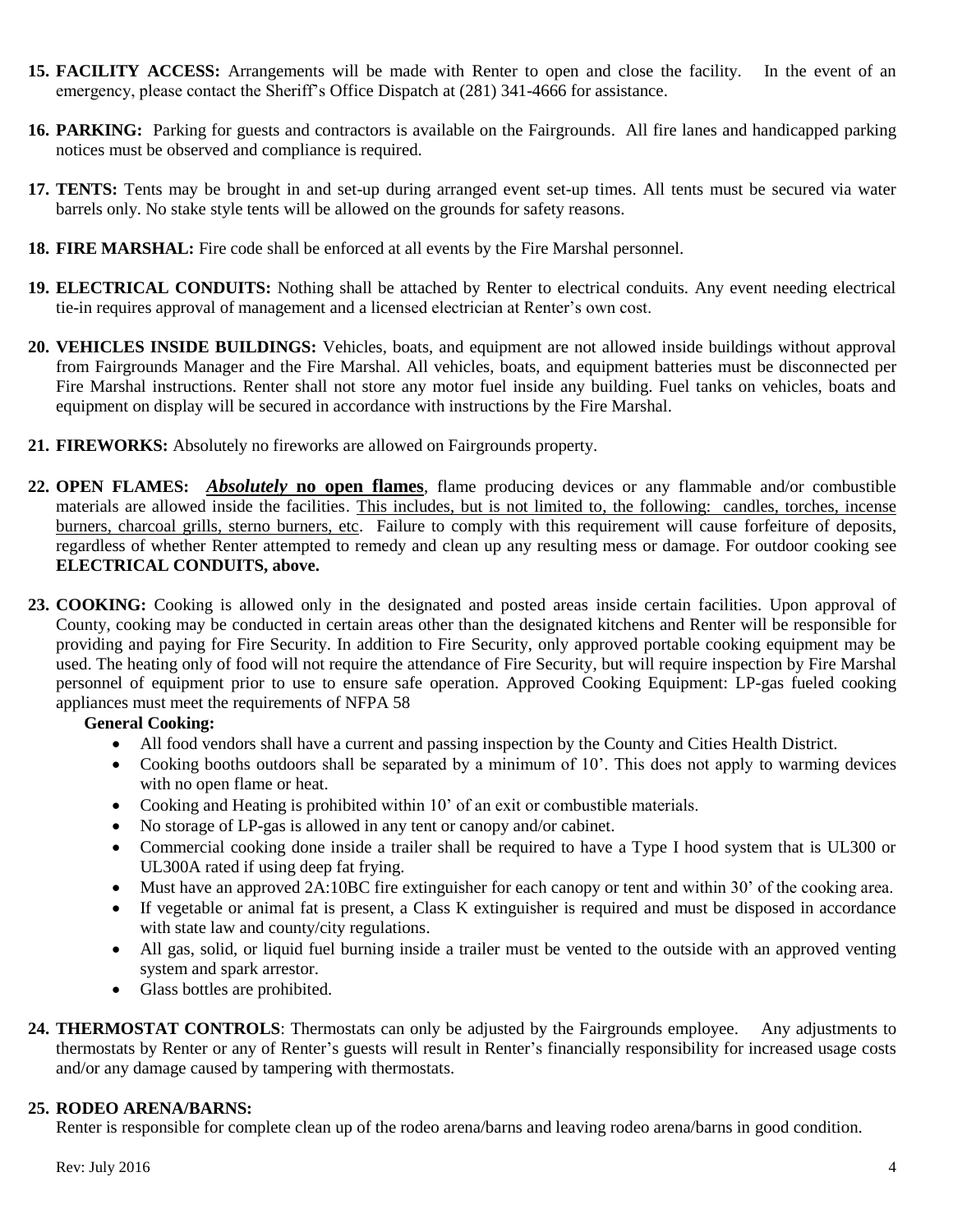- No clean out of horse/livestock trailers in the parking area is allowed, please dispose of all manure in the appropriate areas provided.
- Please clean stalls/pens and dispose of all used feed or bedding products in appropriate areas.
- Please dispose of all garbage in the appropriate garbage cans or dumpsters.

Renter must properly dispose of all animal feces, manure and shavings in supplied dumpsters. Events whose waste exceeds capacity of the provided dumpsters must make additional arrangements, at their own cost, for additional dumpsters.

The rodeo arena will be groomed and watered, as needed, prior to use, but any additional tractor /driver times will be charged \$25 per hour. Renter may provide at their own cost suitable arena preparation equipment, including drag, water truck, etc.

Equipment, including arena panels, fencing, water troughs, etc. may not be moved without prior authorization.

No additional material may be added or alterations made to the footing of the arena.

No horses are to be tied to fences, arena rails or chain link fence.

No overnight stabling unless otherwise requested or approved.

**26. CANCELLATIONS:** Any cancellation must be requested by Renter in writing to the Fairgrounds Manager, 4310 Highway 36 S, Gate 4 Bldg. C, Rosenberg, Texas 77471. Cancellation fees will be deducted from the rent paid at the time of reservation prior to any refund, if applicable, and will be made only to Renter, as provided on the application. The following refund schedule shall apply to all rentals:

| A. 45 business days or more notice of cancellation:        | Full Refund |
|------------------------------------------------------------|-------------|
| <b>B.</b> 20 thru 44 business days notice of cancellation: | 50% Refund  |
| <b>C.</b> 0 thru 19 business days notice of cancellation:  | 0% Refund   |

- **28. HOLIDAY RATES:** Holiday Rates are applicable for all groups renting any facility at the Fairgrounds on Countyobserved holidays, including but not limited to the .following days: *New Year's Eve, New Year's Day, Good Friday, Easter Sunday, Memorial Day, 4th of July, Labor Day, Thanksgiving Day, Christmas Eve, and Christmas Day*. Rentals for holidays are at a premium rate of 125 % of the regular rate. Any cancellations made for on holiday reservations will not be refunded.
- 29. **FACILITY MONITOR***:* Upon the conclusion of any rental, a Fairgrounds Representative will inspect the condition of the premises and verify that the premises have been left in the same condition as received. A final rental report form will be completed to acknowledge that all rental responsibilities have been met and that a deposit or a portion thereof, will be refunded.
- 30. **INFLATABLE JUMP/BOUNCE HOUSES:** Any inflatable jump/bounce houses will be used at Renter and guest risk. Fort Bend County will not be responsible in any manner for any injuries sustained from any use or installation of inflatable jump/bounce houses.
- 31. **REFUNDS:** Any applicable refunds will be in form of a check payable to Renter as provided on the application and sent by regular mail from the Fort Bend County Auditor's Office to the address provided on the rental application 4 to 6 weeks after the event.
- 32. **INSURANCE:** Liability insurance for events open to the public is required and the responsibility of Renter. A certificate of insurance must be presented to the Fort Bend County Fairgrounds Manager before a public function can be held. Requirements for liability insurance will be set by Fort Bend County, and must name Fort Bend County as additionally insured.
- 33. **ANIMALS**: Animals (except service animals) are prohibited from the Fairgrounds unless approved in advance, in writing by the Fairgrounds Manager. Approval will be given for animal events which would include livestock shows, rodeo, horse riding, dog shows etc.